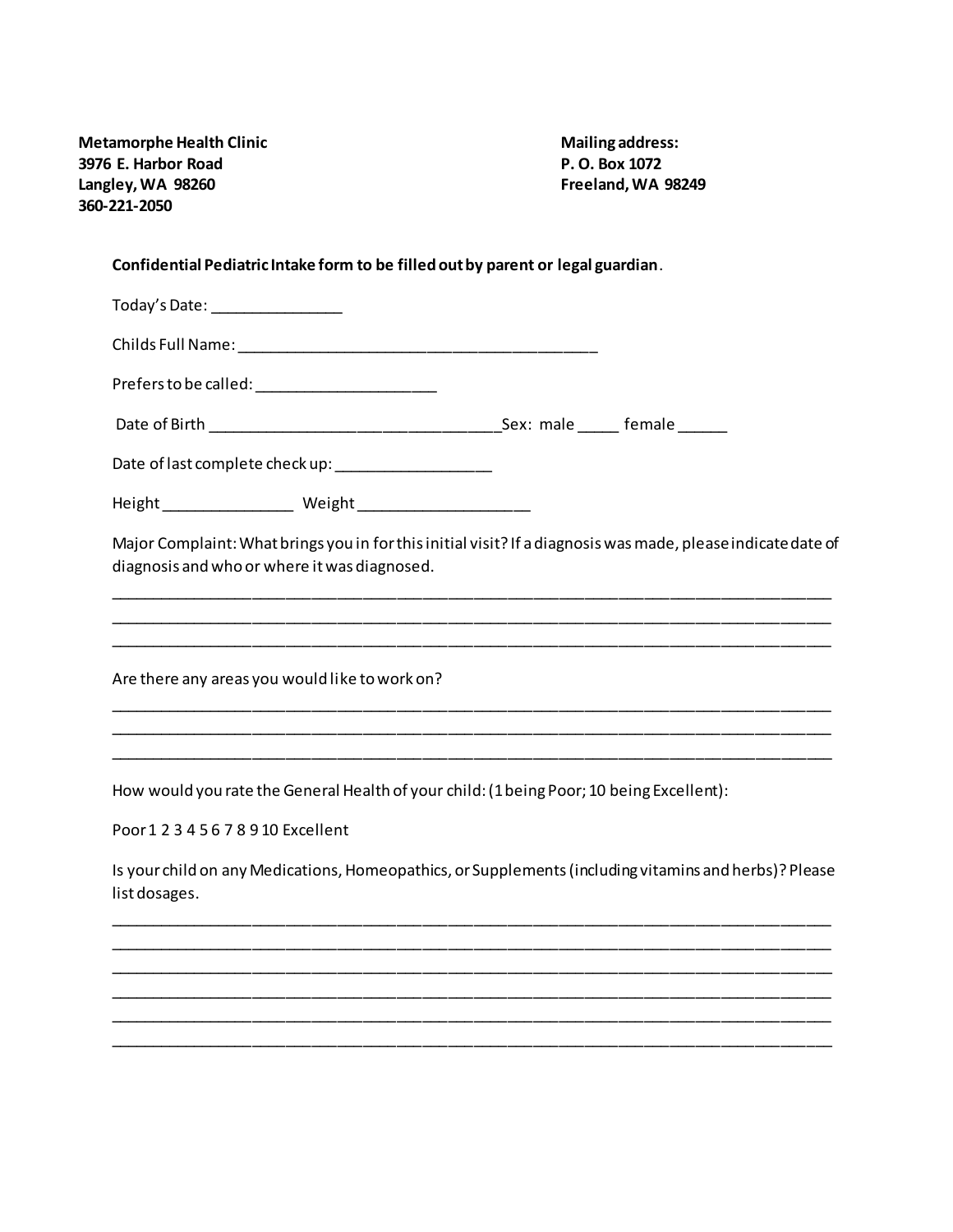List Allergies to medications?

Medication and Reaction:

Allergies to other substances (foods, inhalants, etc):

Any difficulties for child following childbirth?

Has your child experienced any major childhood illnesses/diseases, accidents, hospitalizations, or surgeries? (Please include approximate dates and child's age at time)

Immunizations and date if known:

| <b>DTP</b>                                                 | Polio |  |  |  |      |
|------------------------------------------------------------|-------|--|--|--|------|
| <b>MMR</b>                                                 |       |  |  |  |      |
|                                                            |       |  |  |  |      |
|                                                            |       |  |  |  |      |
| Siblings:                                                  |       |  |  |  |      |
|                                                            |       |  |  |  |      |
|                                                            |       |  |  |  | Good |
|                                                            |       |  |  |  |      |
| What are some of your child's favorite activities/hobbies? |       |  |  |  |      |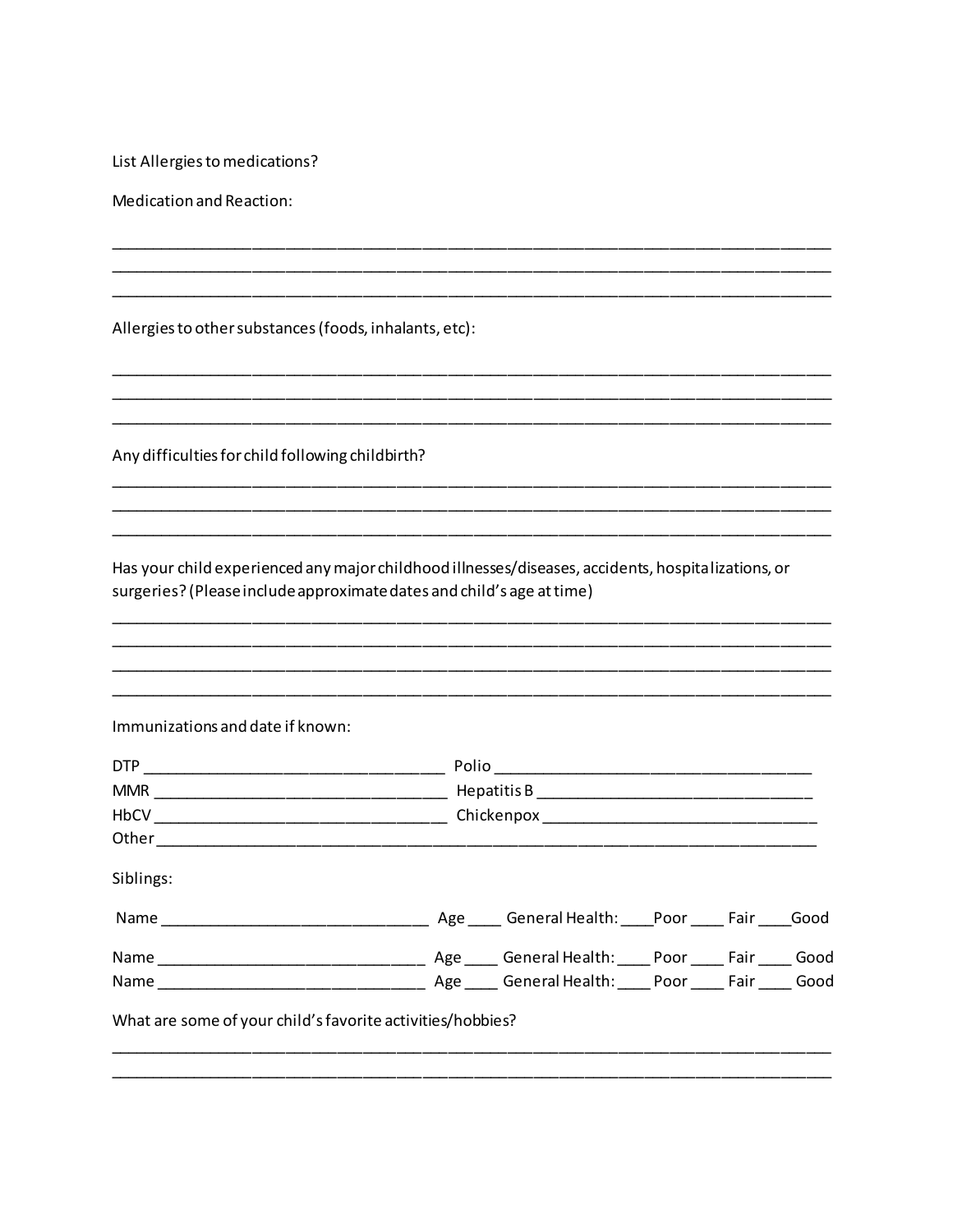Does your child have any fears?

| What are your child's favorite foods and how often are they eaten?                                                                                                                                                             |
|--------------------------------------------------------------------------------------------------------------------------------------------------------------------------------------------------------------------------------|
|                                                                                                                                                                                                                                |
|                                                                                                                                                                                                                                |
| What type of pets do you have?                                                                                                                                                                                                 |
| Does anyone in the house smoke? _______ YES ______ NO                                                                                                                                                                          |
| How many hours of TV and video/computer games does your child engage in daily?                                                                                                                                                 |
| How would you rate your child's academic performance? (if appropriate) ______Poor _______ Fair _____<br>Good ______ Excellent                                                                                                  |
| Is there anything else you feel the doctor should know about your child?<br><u> 1989 - Johann John Harry Harry Harry Harry Harry Harry Harry Harry Harry Harry Harry Harry Harry Harry Harry</u>                               |
| Family Medical History:                                                                                                                                                                                                        |
| Check all that apply and indicate family member's relation to child (ie: maternal aunt). If family member<br>has passed away from any of the following, please indicate their approximate age at the time of their<br>passing. |
| Diabetes and the contract of the contract of the contract of the contract of the contract of the contract of the contract of the contract of the contract of the contract of the contract of the contract of the contract of t |
|                                                                                                                                                                                                                                |
| Stroke                                                                                                                                                                                                                         |
|                                                                                                                                                                                                                                |
| Alzheimer's disease                                                                                                                                                                                                            |
| Other neurological disease (indicate) example a state of the state of the state of the state of the state of the state of the state of the state of the state of the state of the state of the state of the state of the state |
| Hypertension                                                                                                                                                                                                                   |
| <b>High Cholesterol Expansion of the Cholesterol</b>                                                                                                                                                                           |
|                                                                                                                                                                                                                                |
|                                                                                                                                                                                                                                |
|                                                                                                                                                                                                                                |